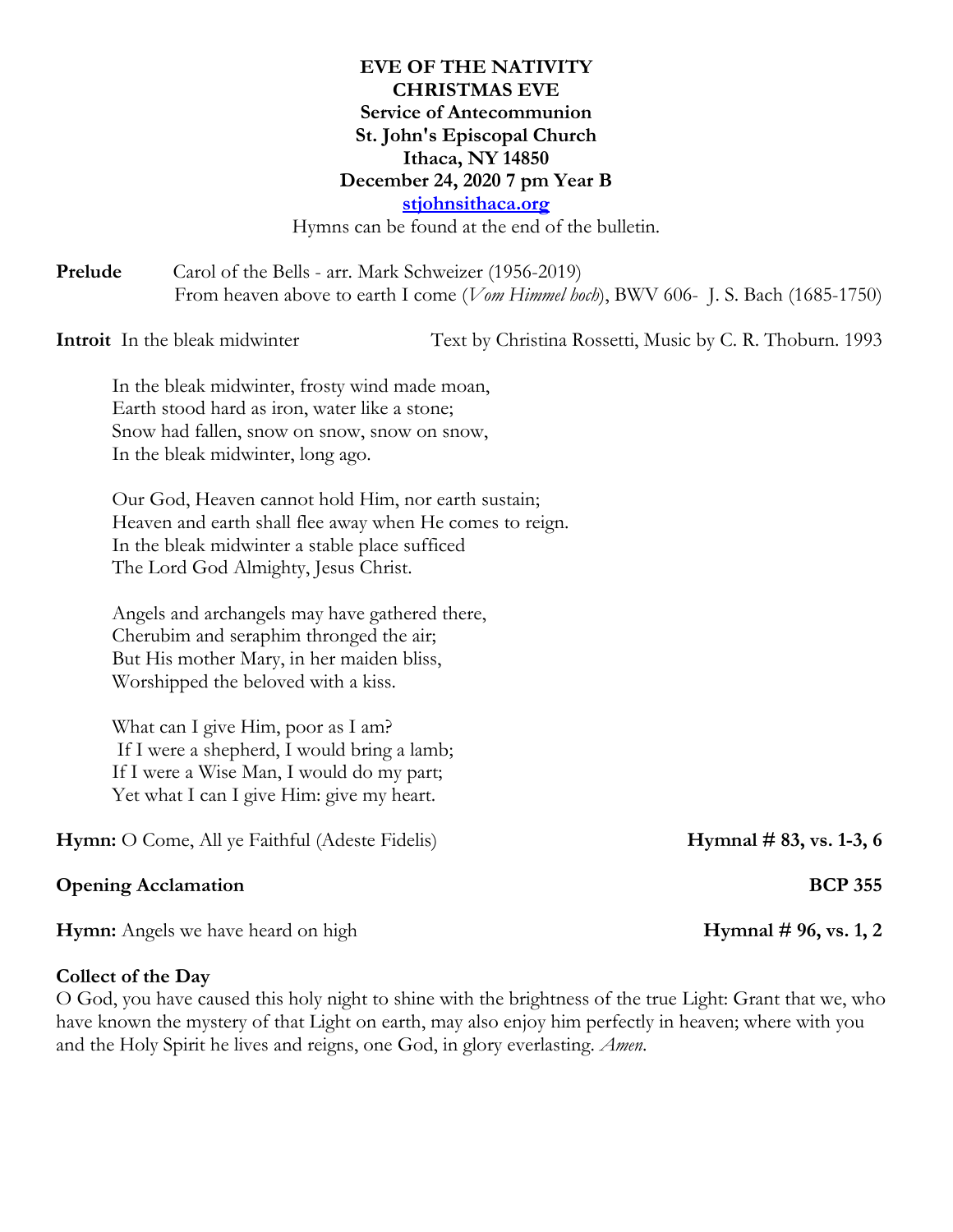#### **First Lesson Isaiah 9:2-7**

The people who walked in darkness have seen a great light; those who lived in a land of deep darkness-

> on them light has shined.

You have multiplied the nation, you have increased its joy;

they rejoice before you as with joy at the harvest, as people exult when dividing plunder.

For the yoke of their burden, and the bar across their shoulders, the rod of their oppressor, you have broken as on the day of Midian.

For all the boots of the tramping warriors and all the garments rolled in blood shall be burned as fuel for the fire.

For a child has been born for us, a son given to us;

authority rests upon his shoulders; and he is named

Wonderful Counselor, Mighty God, Everlasting Father, Prince of Peace.

His authority shall grow continually, and there shall be endless peace

for the throne of David and his kingdom. He will establish and uphold it

with justice and with righteousness from this time onward and forevermore.

The zeal of the Lord of hosts will do this.

The Word of the Lord. *Thanks be to God.*

Anthem Torches, torches, run with torches! John Joubert (1927-2019)

Torches, torches run with torches all the way to Bethlehem! Christ is born and now lies sleeping, come and sing your song to him! Ah, Ro-ro, ro-ro my baby, ah my love, ro-ro; sleep you well, my heart's own darling, while we sing you our ro-ro. Sing my friends and make you merry, joy and mirth and joy again; lo, he lives the King of heaven, now and evermore, amen!

## **Psalm 96 Cantate Domino**

1 Sing to the Lord a new song; \* sing to the Lord, all the whole earth.

2 Sing to the Lord and bless his Name; \* proclaim the good news of his salvation from day to day.

3 Declare his glory among the nations \* and his wonders among all peoples.

4 For great is the Lord and greatly to be praised; \* he is more to be feared than all gods.

- 5 As for all the gods of the nations, they are but idols; \* but it is the Lord who made the heavens.
- 6 Oh, the majesty and magnificence of his presence! \* Oh, the power and the splendor of his sanctuary!
- 7 Ascribe to the Lord, you families of the peoples; \* ascribe to the Lord honor and power.
- 8 Ascribe to the Lord the honor due his Name; \* bring offerings and come into his courts.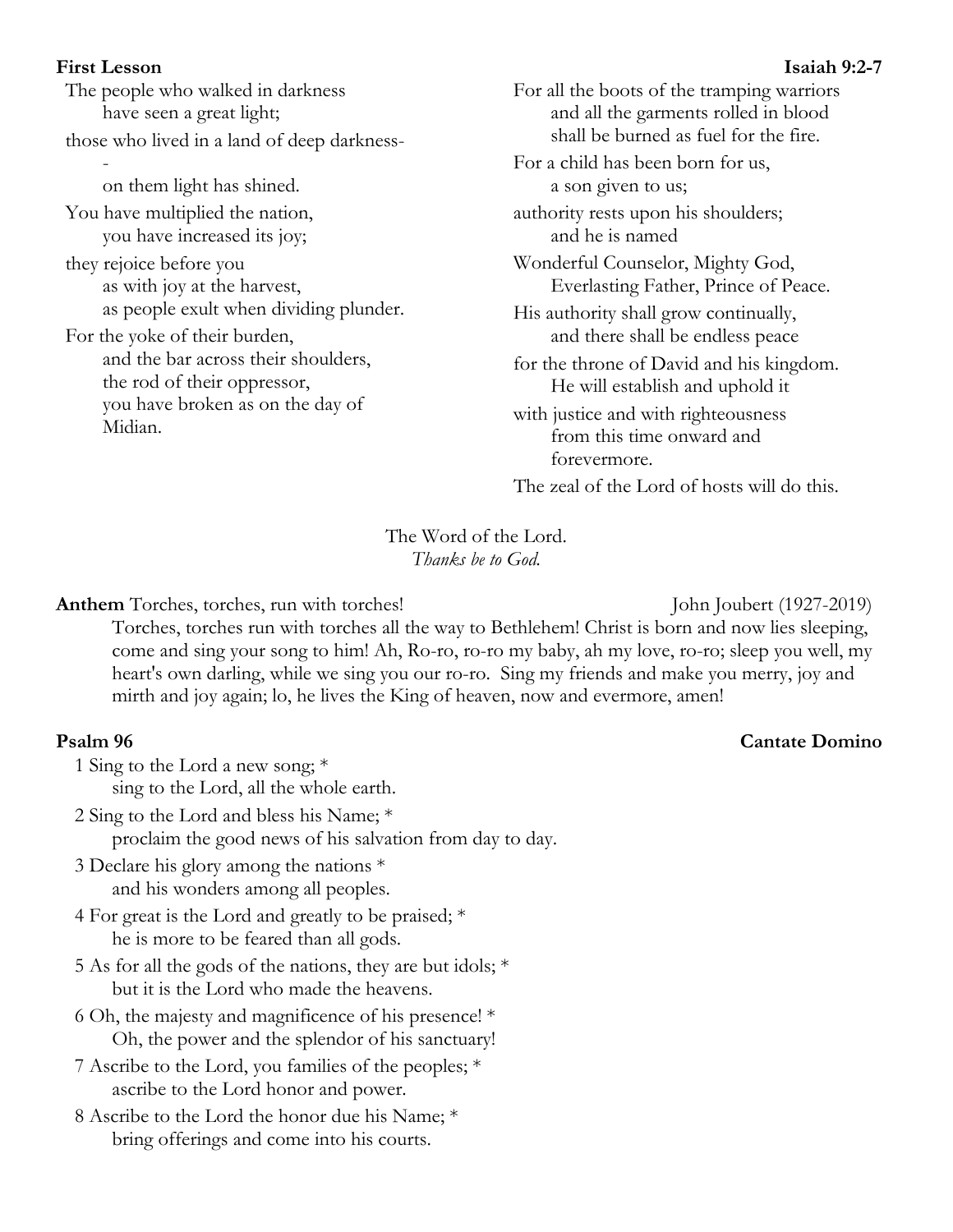- 9 Worship the Lord in the beauty of holiness; \* let the whole earth tremble before him.
- 10 Tell it out among the nations: "The Lord is King! \* he has made the world so firm that it cannot be moved; he will judge the peoples with equity."
- 11 Let the heavens rejoice, and let the earth be glad; let the sea thunder and all that is in it; \* let the field be joyful and all that is therein.
- 12 Then shall all the trees of the wood shout for joy before the Lord when he comes, \* when he comes to judge the earth.
- 13 He will judge the world with righteousness \* and the peoples with his truth.

For the grace of God has appeared, bringing salvation to all, training us to renounce impiety and worldly passions, and in the present age to live lives that are self-controlled, upright, and godly, while we wait for the blessed hope and the manifestation of the glory of our great God and Savior, Jesus Christ. He it is who gave himself for us that he might redeem us from all iniquity and purify for himself a people of his own who are zealous for good deeds.

> The Word of the Lord. *Thanks be to God.*

Anthem *Sleep, Sweet Jesus, Sleep* Bohemian Carol, arr. Crawford R. Thoburn, 1993.

Sleep, sweet Jesus, sleep, night falls cold and deep; through the sky the angels singing, tidings of great joy are bringing. Night lies cold and deep: Sleep, my Saviour, sleep. On the manger bed Jesus lay your head. In the stable rude and lowly, shepherds find the babe most holy. On your simple bed, Jesus rest your head. Come to Bethlehem, bring your gifts to Him, for our hope and our salvation flow from His blest incarnation. Kings shall worship Him here in Bethlehem. Wondrous Child divine, warm this heart of mine, that through days of joy and sorrow, I Thy star may gladly follow. Warm this heart of mine, wondrous child divine. [text by K. A. Hindenlang]

**Gospel Luke 2:1-20**

# The Gospel of our Lord Jesus Christ according to Luke. *Glory to you, Lord Christ.*

In those days a decree went out from Emperor Augustus that all the world should be registered. This was the first registration and was taken while Quirinius was governor of Syria. All went to their own towns to be registered. Joseph also went from the town of Nazareth in Galilee to Judea, to the city of David called Bethlehem, because he was descended from the house and family of David. He went to be registered with Mary, to whom he was engaged and who was expecting a child. While they were there, the time came for her to deliver her child. And she gave birth to her firstborn son and wrapped him in bands of cloth, and laid him in a manger, because there was no place for them in the inn.

#### **Epistle Titus 2:11-14**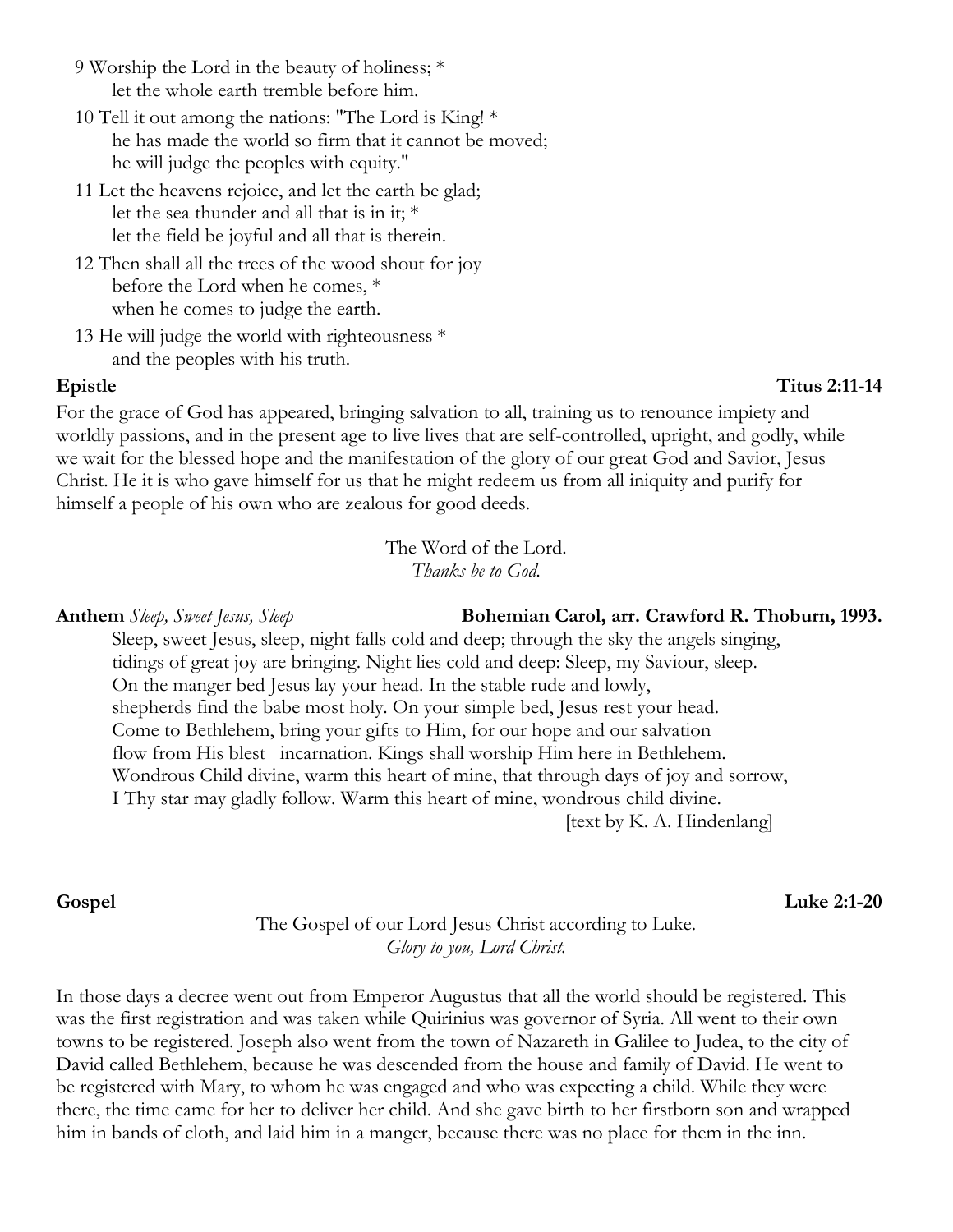In that region there were shepherds living in the fields, keeping watch over their flock by night. Then an angel of the Lord stood before them, and the glory of the Lord shone around them, and they were terrified. But the angel said to them, "Do not be afraid; for see-- I am bringing you good news of great joy for all the people: to you is born this day in the city of David a Savior, who is the Messiah, the Lord. This will be a sign for you: you will find a child wrapped in bands of cloth and lying in a manger." And suddenly there was with the angel a multitude of the heavenly host, praising God and saying,

"Glory to God in the highest heaven,

and on earth peace among those whom he favors!"

When the angels had left them and gone into heaven, the shepherds said to one another, "Let us go now to Bethlehem and see this thing that has taken place, which the Lord has made known to us." So they went with haste and found Mary and Joseph, and the child lying in the manger. When they saw this, they made known what had been told them about this child; and all who heard it were amazed at what the shepherds told them. But Mary treasured all these words and pondered them in her heart. The shepherds returned, glorifying and praising God for all they had heard and seen, as it had been told them.

> The Gospel of the Lord. *Praise to you, Lord Jesus Christ.*

## **The Nicene Creed BCP 358**

## **Prayers of the People**

The Word has been made flesh, the light of God's love has broken through our darkness, the Daystar from on high now shines in our hearts. Filled with the joy of Jesus' birth, let us pray together in the power of his Spirit, responding, "Lord, hear our prayer."

+ That the Prince of Peace may guide the leaders of the nations, and all men and women everywhere, into the ways of freedom and truth; let us pray. Lord, hear our prayer.

+ For Justin, Archbishop of Canterbury, Michael, Presiding Bishop of our Church, and DeDe, our Bishop, that they may guide us in our journey to Bethlehem, uniting the whole Church as we live into our spiritual kinship with one another; let us pray. Lord, hear our prayer.

+ For those for whom the darkness has suffocated hope: the lonely, the fearful, the hungry, and those who bear a private grief; that they may see the dawn of God's love, and revive the eternal hope that never fades away; let us pray.

Lord, hear our prayer.

+ For our families and friends, and for all our absent sisters and brothers; for those who are sick, and for those who have died and who now feast at the heavenly banquet of God's grace; let us pray. Lord, hear our prayer.

+ That we may be released from the captivity of our sins, the places of interior blindness that cause us to

**Sermon The Rev. Megan Castellan**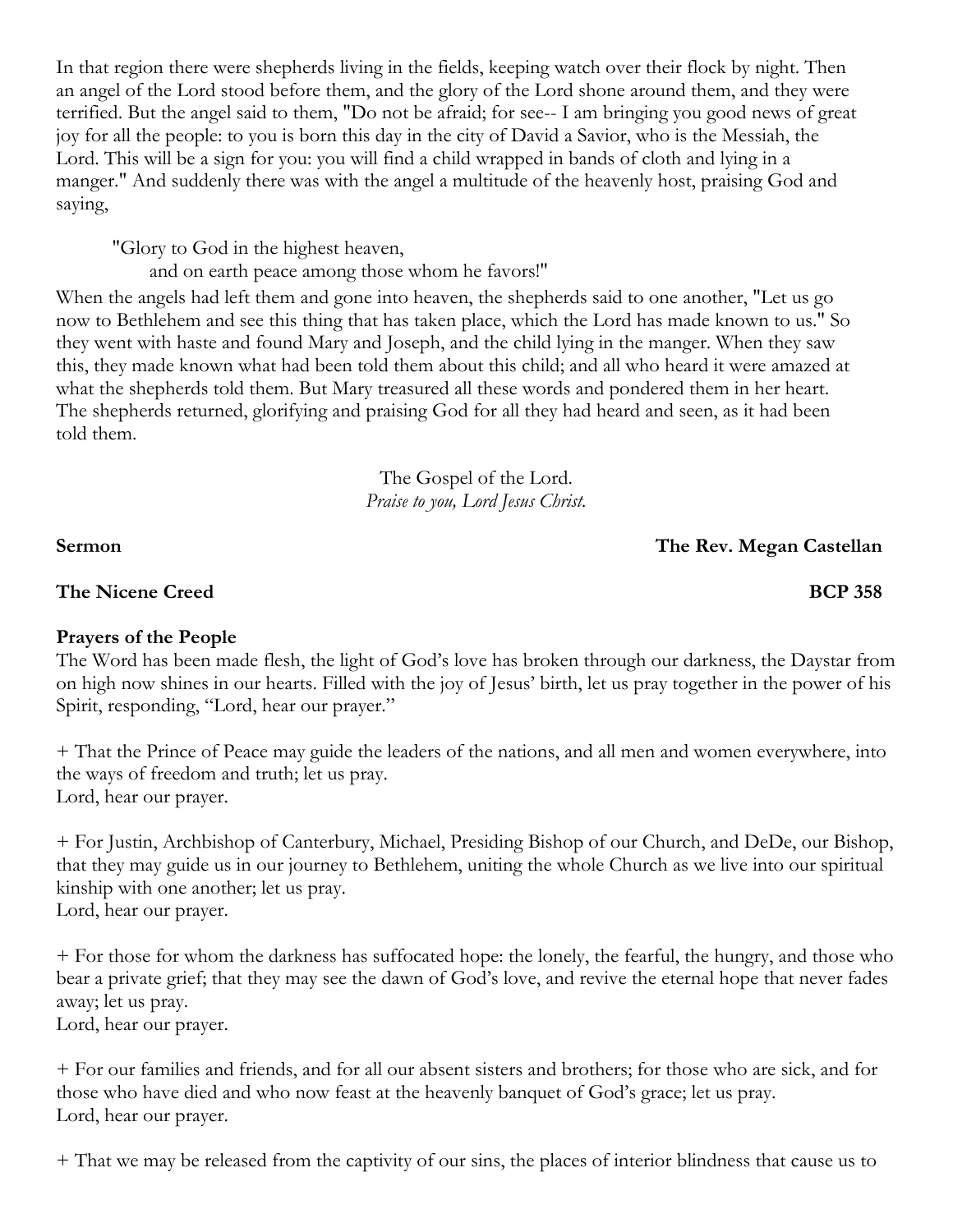choose darkness over light; that we may be forgiven by the power of the Holy Spirit; let us pray. Lord, hear our prayer.

+ That we who gather to share the Holy Eucharist, and those throughout the world who come to receive this sacrament of Holy Presence, may bear witness to Christ born in our hearts; let us pray. Lord, hear our prayer.

In the wonder of this night, [or In the beauty of this morning,] let us continue to offer our petitions.

For the special needs and concerns of our congregation, and especially for:

| Wes       | Dhara    | Theodore  | Virginia           | Clare  | Alana     |
|-----------|----------|-----------|--------------------|--------|-----------|
| Jean      | Julee    | Paul      | John               | Joell  | Jeanne    |
| Susan     | Lorraine | Louis     | Mary               | Linda  | Josephine |
| Joan      | Edith    | Kay       | $\lim_{\text{mv}}$ | ames   | Fred      |
| CeCe      | Libby    | $\log$ ce | Ruth               | Lısa   | Amy       |
| Elizabeth | John     | Sue       | lune               | Keith  | Dick      |
| Richard   | Kathleen | Skip      | Mary               | Shella | Karen     |

For those celebrating the anniversary of their birth this week: Tim Schmidle, Alice Wagner, Phoebe Hain, Gabriel Henry, Jim Johnson.

## **The Lord's Prayer BCP 364**

**Hymn:** Silent Night (Stille Nacht) **Hymnal # 111** 

## **The Final Gospel John 1:1-14**

# The Gospel of our Lord Jesus Christ according to John. *Glory to you, Lord Christ.*

In the beginning was the Word, and the Word was with God, and the Word was God. He was in the beginning with God. All things came into being through him, and without him not one thing came into being. What has come into being in him was life, and the life was the light of all people. The light shines in the darkness, and the darkness did not overcome it.

There was a man sent from God, whose name was John. He came as a witness to testify to the light, so that all might believe through him. He himself was not the light, but he came to testify to the light. The true light, which enlightens everyone, was coming into the world.

He was in the world, and the world came into being through him; yet the world did not know him. He came to what was his own, and his own people did not accept him. But to all who received him, who believed in his name, he gave power to become children of God, who were born, not of blood or of the will of the flesh or of the will of man, but of God.

And the Word became flesh and lived among us, and we have seen his glory, the glory as of a father's only son, full of grace and truth.

> The Gospel of the Lord. *Praise to you, Lord Jesus Christ.*

## **Blessing**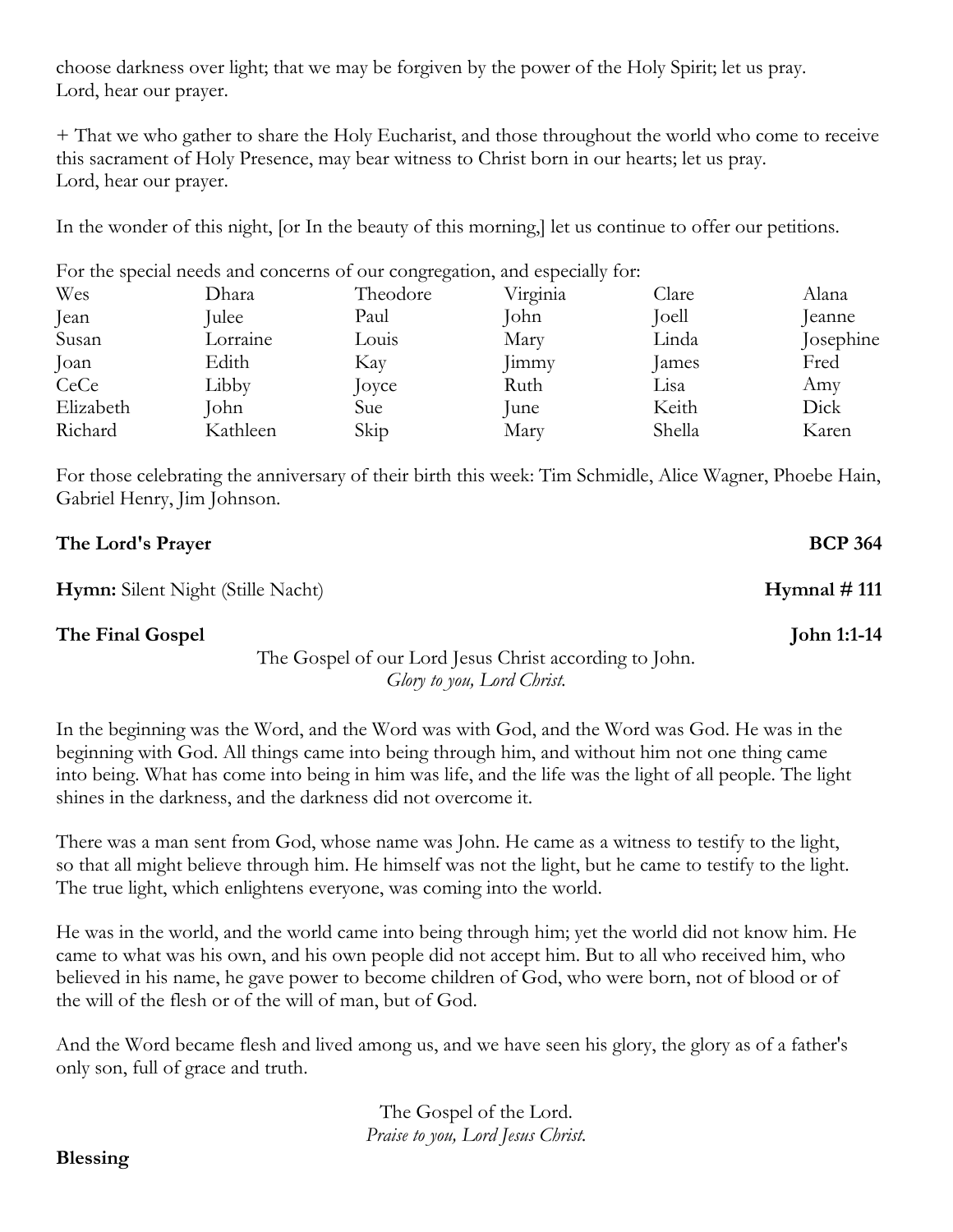**Hymn** Hark! The herald angels sing (Mendelssohn) **Hymnal # 87** 

#### **Choral Response** *Love came down at Christmas* **Crawford R. Thoburn, 1987**

Love came down at Christmas, love all lovely, love divine; love was born at Christmas, star and angels gave the sign. Worship we the Godhead, love incarnate, love divine; worship we our Jesus: but wherewith for sacred sign? Love shall be our token, love be yours and love be mine; love to God and all men, love for plea and gift and sign. [Christina Rossetti, 1885]

**Postlude** From heaven above to earth I come (*Vom Himmel hoch*) - harmonization by J. S. Bach

## **Christmas Memorial Flowers**

Our Christmas poinsettias are offered in loving memory of: The Rev. W. Aubrey Arlin, Edith N. Arlin, Audrey A. Vault, Margaret Godlove, Mary Nunggesser, Ron Clayton, Ruth & Franklin Sipos, Sarah Richtmyer, Peter J. Hedrick, Stacey Hyatt.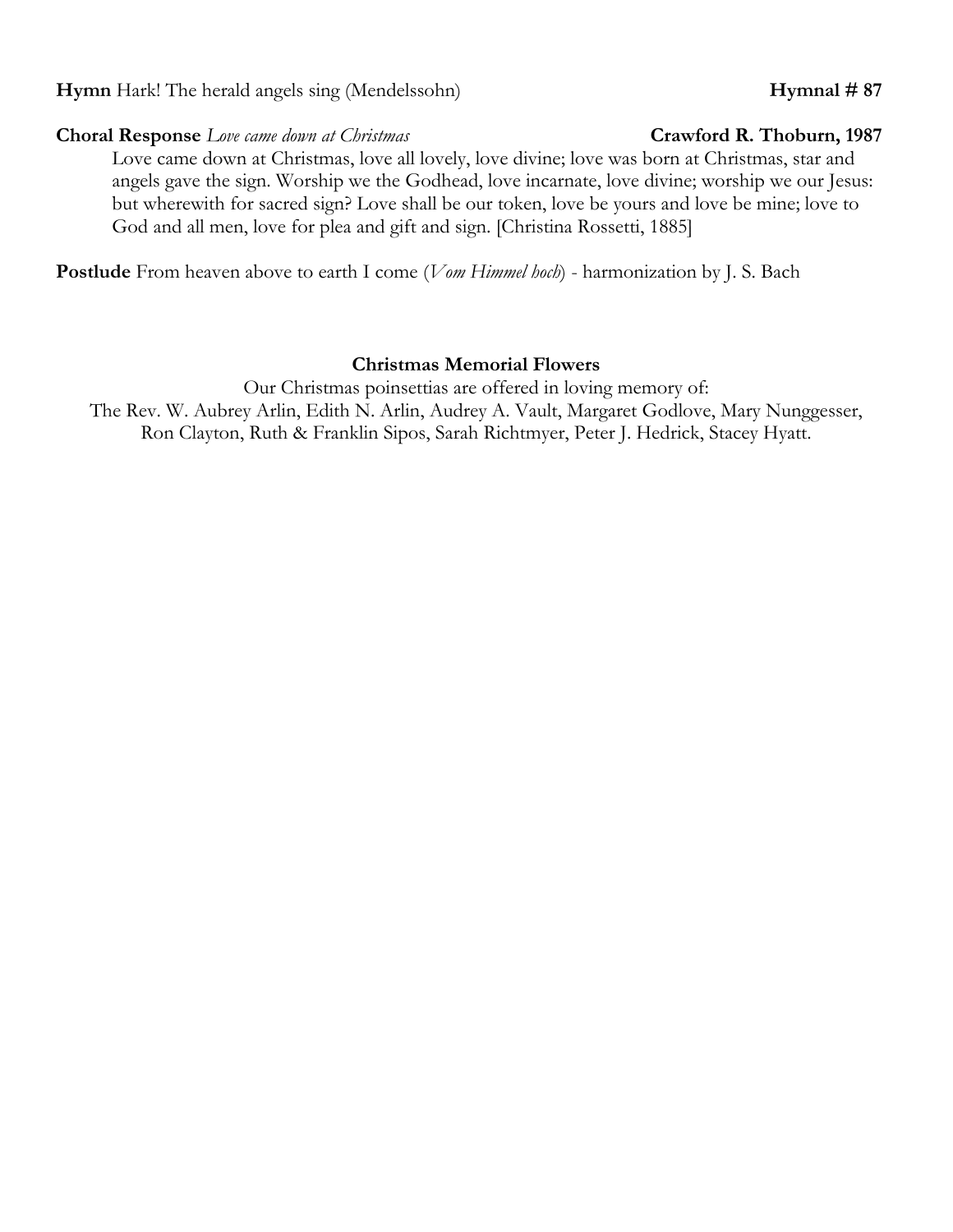#### **Hymn:** O Come, All ye Faithful (Adeste Fidelis) **Hymnal # 83, vs. 1-3, 6**



Irr,

The Hymnal 1982, Copyright © 1985 by The Church Pension Fund. Used by permission. OneLicense # A-724223. All rights reserved.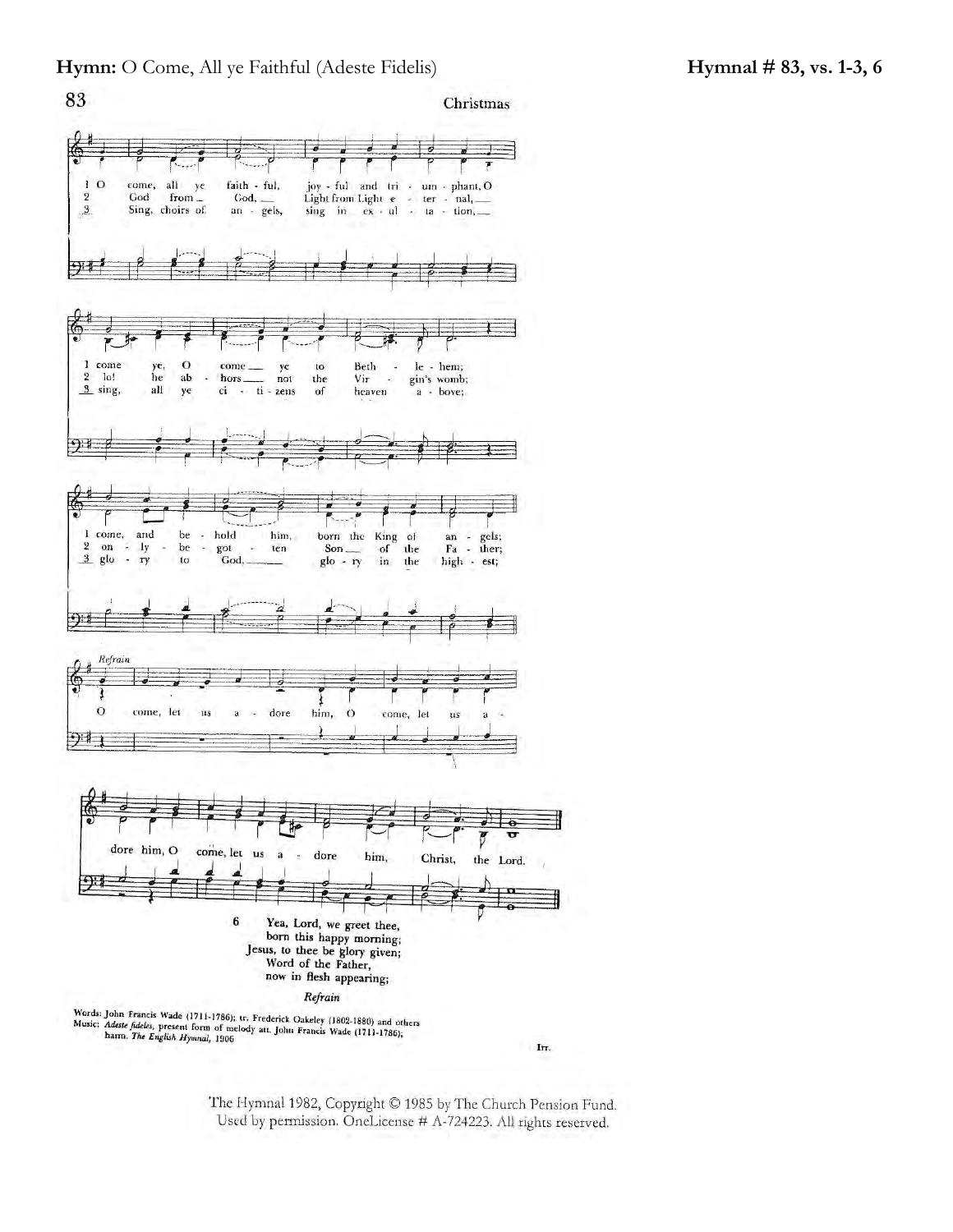**Hymn:** Angels we have heard on high **Hymnal # 96, vs. 1, 2** 



Words: French carol; tr. James Chadwick (1813-1882), alt. Music: Gloria, French carol; arr. Edward Shippen Barnes (1887-1958)

 $\vdots$ 



77. 77 with Refrain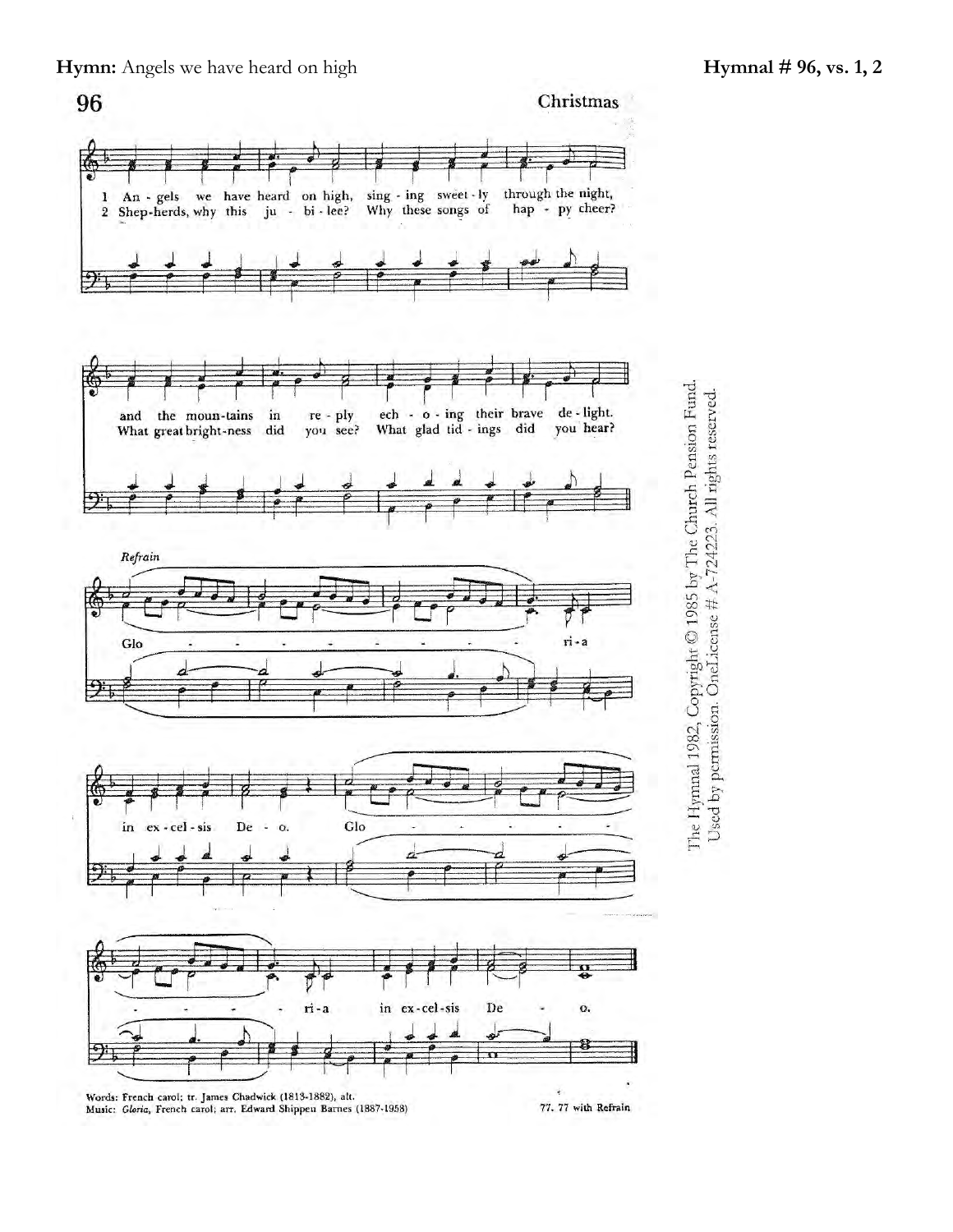#### **Hymn:** Silent Night (Stille Nacht) **Hymnal # 111**



The Hymnal 1982, Copyright © 1985 by The Church Pension Fund. Used by permission. OneLicense # A-724223. All rights reserved.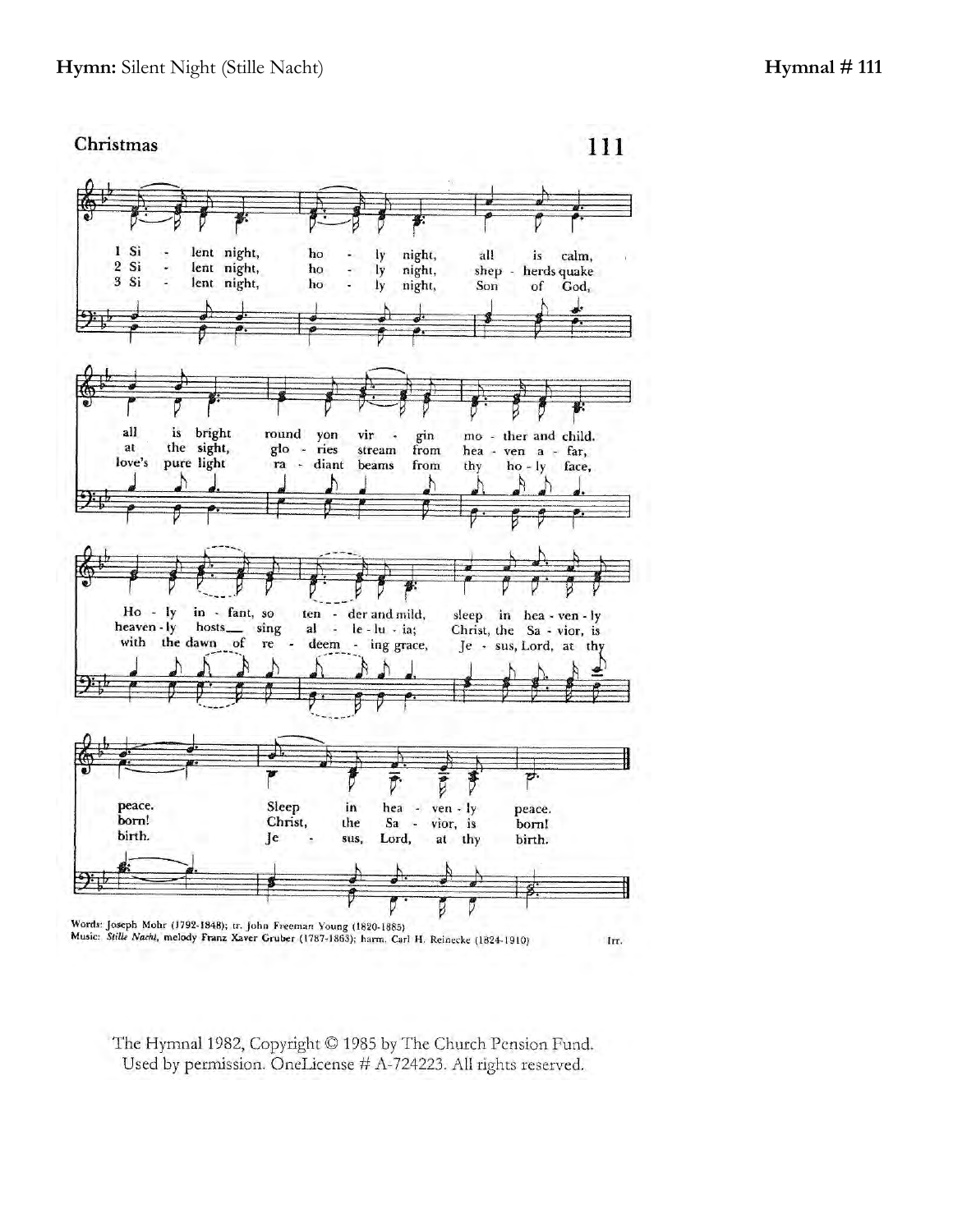

The Hymnal 1982, Copyright © 1985 by The Church Pension Fund. Used by permission. OneLicense # A-724223. All rights reserved.